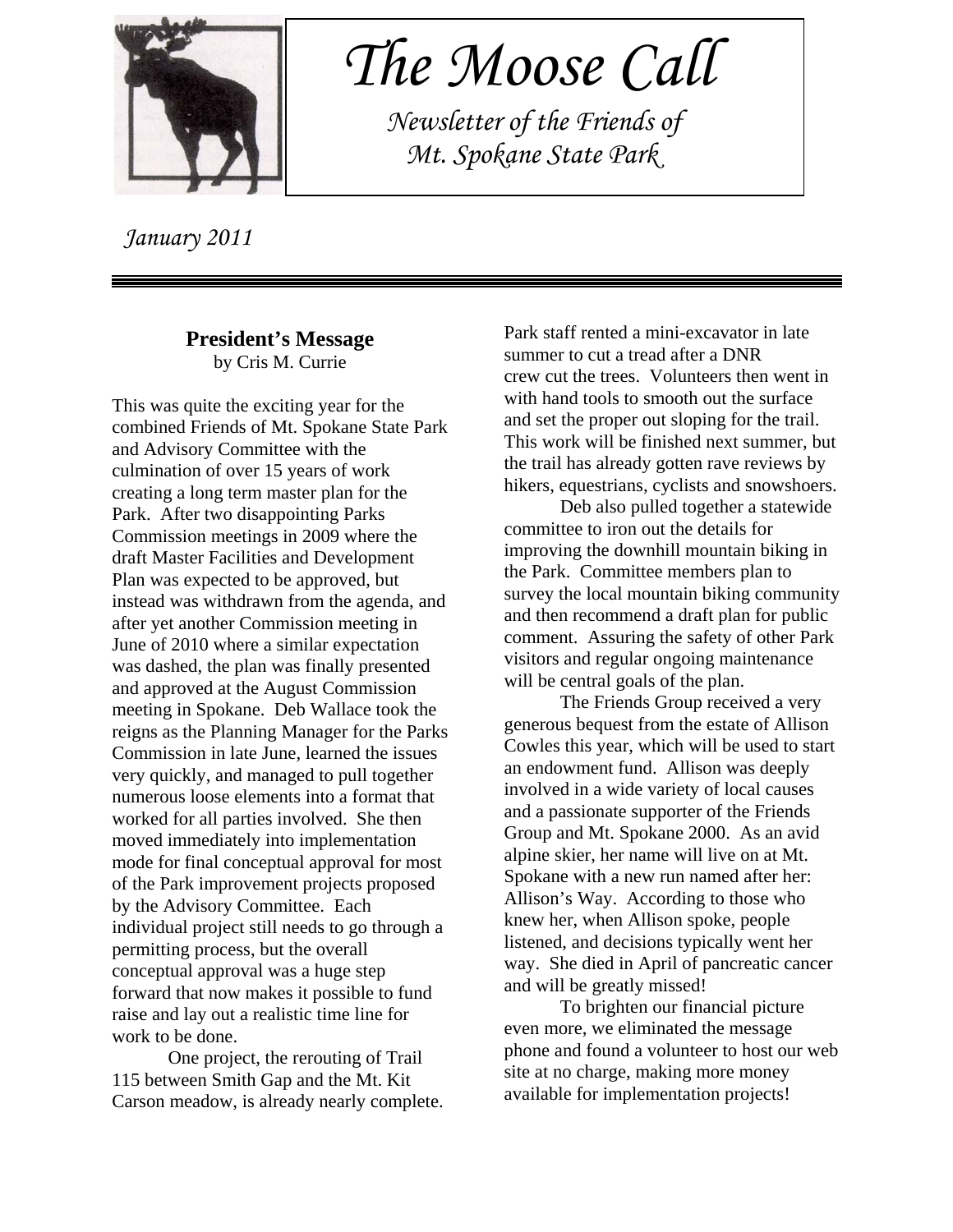

The "Mini" at work.

## **Logging at Mt. Spokane**

The Inland Empire Paper Company (IEPCO) owns thousands of acres of forest land immediately adjacent to Mt. Spokane State Park, and its logging practices have long been a concern to Park visitors. Recently, the company made a concerted effort to better explain its approach to sustainable forestry in the form of public tours of future harvest areas. This is a report from one tour I had with Paul Buckland, Forest Resource Manager at IEPCO.

We drove north from the Snowblaze Condos to look first at the long clear cut ridge that suddenly became so visible from the alpine and nordic ski areas a few years ago. Apparently this was as much of a surprise to IEPCO as it was to the hundreds of people who called the company and the ski area to complain. Originally it was a commercial thinning operation, which takes only the subdominant, sick, and dying trees and leaves the healthiest and largest dominant species for a later harvest after new seeded trees have taken hold. The ridge would have looked just like the commercial thinning on the next ridge to the northeast were it not for a 100 year wind storm that knocked out 90% of the standing timber just 3 months post harvest. Normally it takes 2-3 years for "leave trees" to build up their wind

tolerance, and these trees, unpredictably, just didn't have enough time. The slope was planted with a more sustainable mix of western larch, white pine, and Engelmann Spruce, but it now faces a new threat. Some snowmobilers adopted it as a play area last season, and the company fears that a significant percentage of the new trees will be topped, substantially slowing their growth and ruining their commercial value. To prevent this situation on this and other IEPCO plantations, the company decided that for the 2010-11 winter season, no snowmobiling will be permitted on company land. If sufficient funding for on-trail law enforcement materializes, the company will consider reopening its property for next season.

Just downhill from this area, lie two planned harvests that are also in full view of the ski slopes. Root rot, a native fungus in the soil, is starting to take a heavy toll on the dominant Douglas Fir and Grand Fir in both areas. Because in earlier times, only the White Pine and larch were logged, there is an overabundance of Douglas Fir and Grand Fir. Both species have continued to have an advantage over others as a result of the practice of extinguishing all forest fires. Normally these trees would burn up in a fire, exposing the ground to sunlight and allowing shade intolerant species, such as pine, larch and spruce to get a start. But since Douglas Fir and Grand Fir can tolerate shade as seedlings, they are the only ones that tend to survive in a perpetually shade covered environment. Nature's response to this unfair advantage is to unleash a fungus or an insect to clear out some of these trees, but as with fire, it's next to impossible to make a profit in this scenario. So, IEPCO is trying to find a way to stop the spread of root rot, harvest as many trees as possible without creating an erosion prone eyesore, and promote the growth of a more sustainable and healthy forest at the same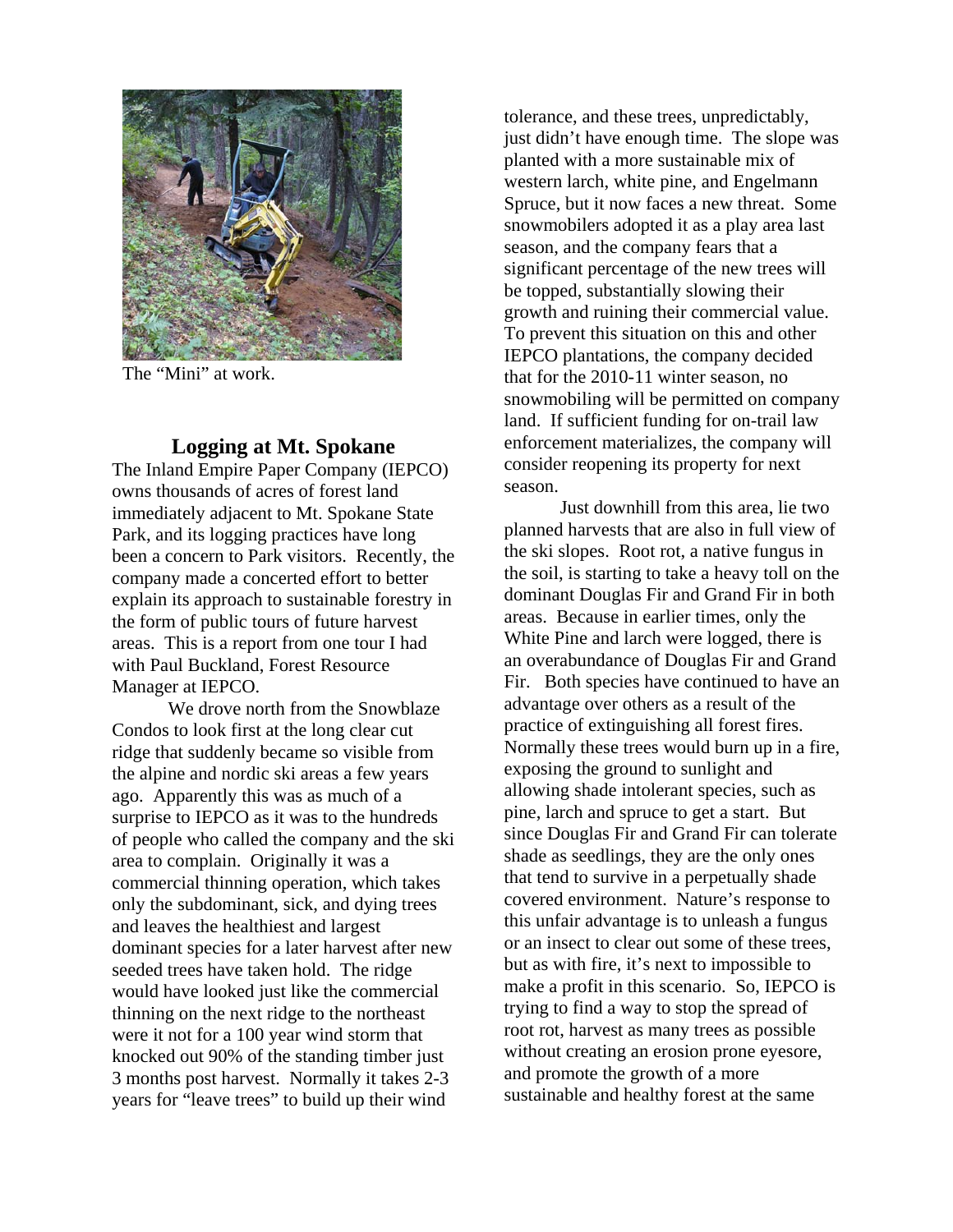time.

The plan is for a "variable retention harvest" which will leave individual trees, clumps (3-12 trees), patches (over 2 acres), and an irregular border. Leave trees will include large healthy specimens, underrepresented trees, and snags. This type of harvest is not widely used in the industry because it is much more difficult and expensive to manage than more traditional methods, but IEPCO is committed to doing what it can to promote species diversity, which it sees as the key to sustainability. Unforeseen events may of course produce other results, but IEPCO wants park visitors to know that they are listening and that they are making a sincere effort to soften the aesthetic impact of their logging operations.  $-CC$ 



Volunteers smoothing the tread

### **Snowshoe Hut**

As part of the recently finalized Master Facilities Plan for Mt. Spokane State Park, a day use facility for snowshoers and backcountry skiers was approved. Currently the Friends Group is seeking a grant and individual donations for its construction. The current plan calls for a 16' X 24' wood hut with an 8' porch, metal roof, and wood stove. It is expected to be off the ground, insulated, and cozy warm, unlike the NOVA Hut! Earlier plans suggested a 24' yurt, but after reconsideration, staff decided the wood hut would be more durable in the deep forest

environment. The location is still planned to be within the existing picnic area near Burping Brook at the intersection of Trail 110 and the Kit Carson Loop Road. While it is only a 10 minute walk from the hairpin parking area, it is right in the heart of one of the most majestic cedar-hemlock forests in the region. For those who want a longer trail to the hut, the location is about 1.75 miles up from the Park entrance via Trail 110, and about 2 miles down from the snowmobile parking lot via Trail 100.

#### **Snowmobiling at Mt. Spokane**

Another piece of the Master Facilities Plan is a new trail for snowmobiling so that the Linder Ridge Road can be used for nordic skiing. This 0.75 mile Trail 260 would connect the snowmobile parking lot with the logging road running southeast of the Condos. The route was determined jointly by representatives from the Inland Paper Company, the Winter Knights Snowmobile Club, the Spokane Nordic Ski Education Foundation, and the Parks Commission. From the Condo Road, riders can access the bridge and other groomed trails as they have done before via the Linder Ridge Road. While the concept was approved and grant money has been secured, the permitting and construction process is on hold, pending resolution of the on-trail law enforcement issue. Inland Paper permits snowmobiling only on designated logging roads, and keeping riders off its plantation areas has been a major challenge. The company has now prohibited snowmobiling on its lands until a long term enforcement solution can be created. Thus the new trail will only be necessary if an effective enforcement plan is established and the ban is lifted. Meanwhile, for the current season, the Linder Ridge Road is being groomed for nordic skiing.